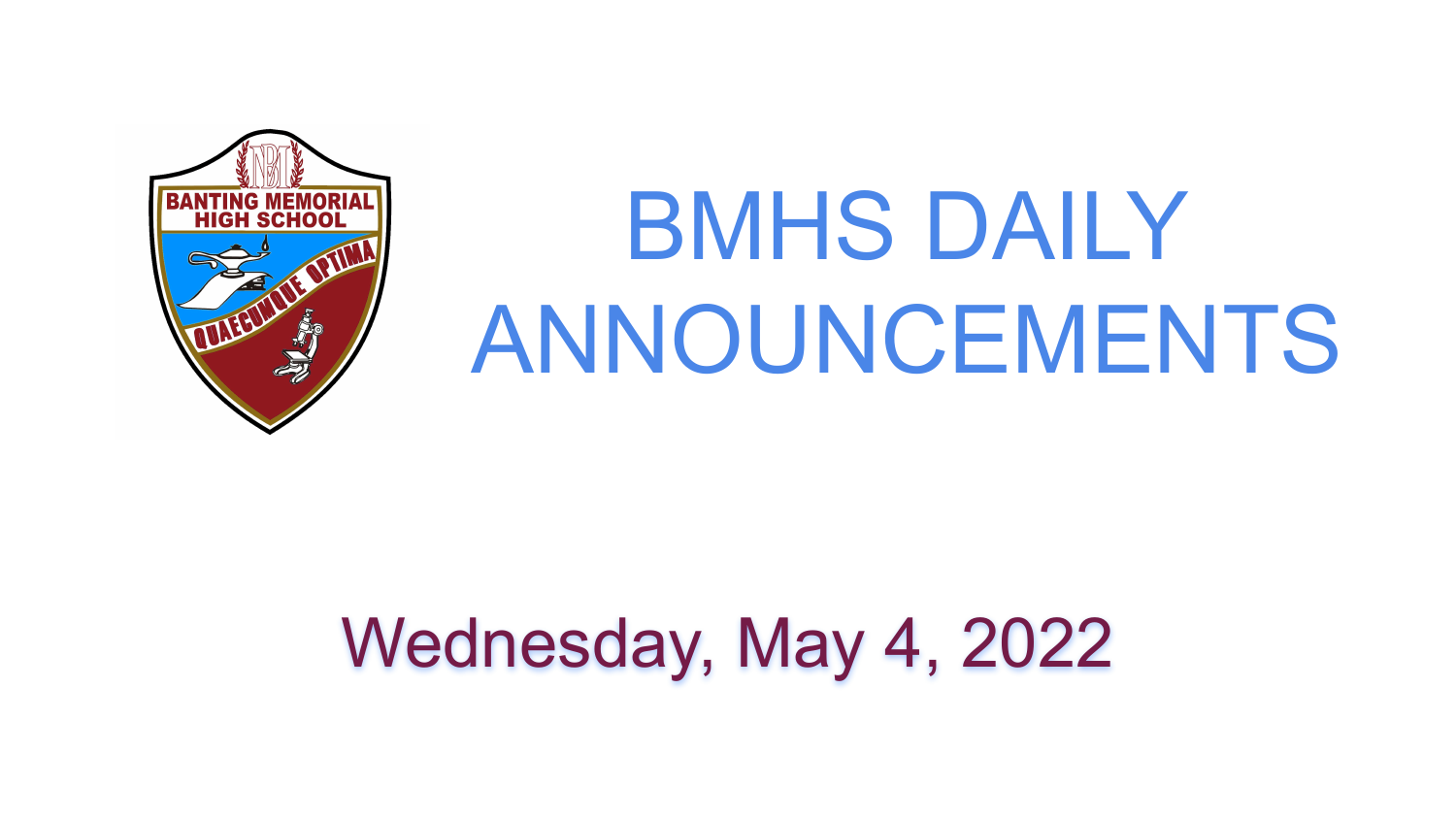### JOIN YOUR GOOGLE CLASSROOM





Every student should join their graduating class' Google Classroom to stay up to date with grade specific announcements!

Grade 9 Class of 2025 - 7fdotgt

Grade 10 Class of 2024 - pqn6r6b

Google Classroom

Grade 11 Class of 2023 - xmntytr

Grade 12 Class of 2022 - 5kuzhmr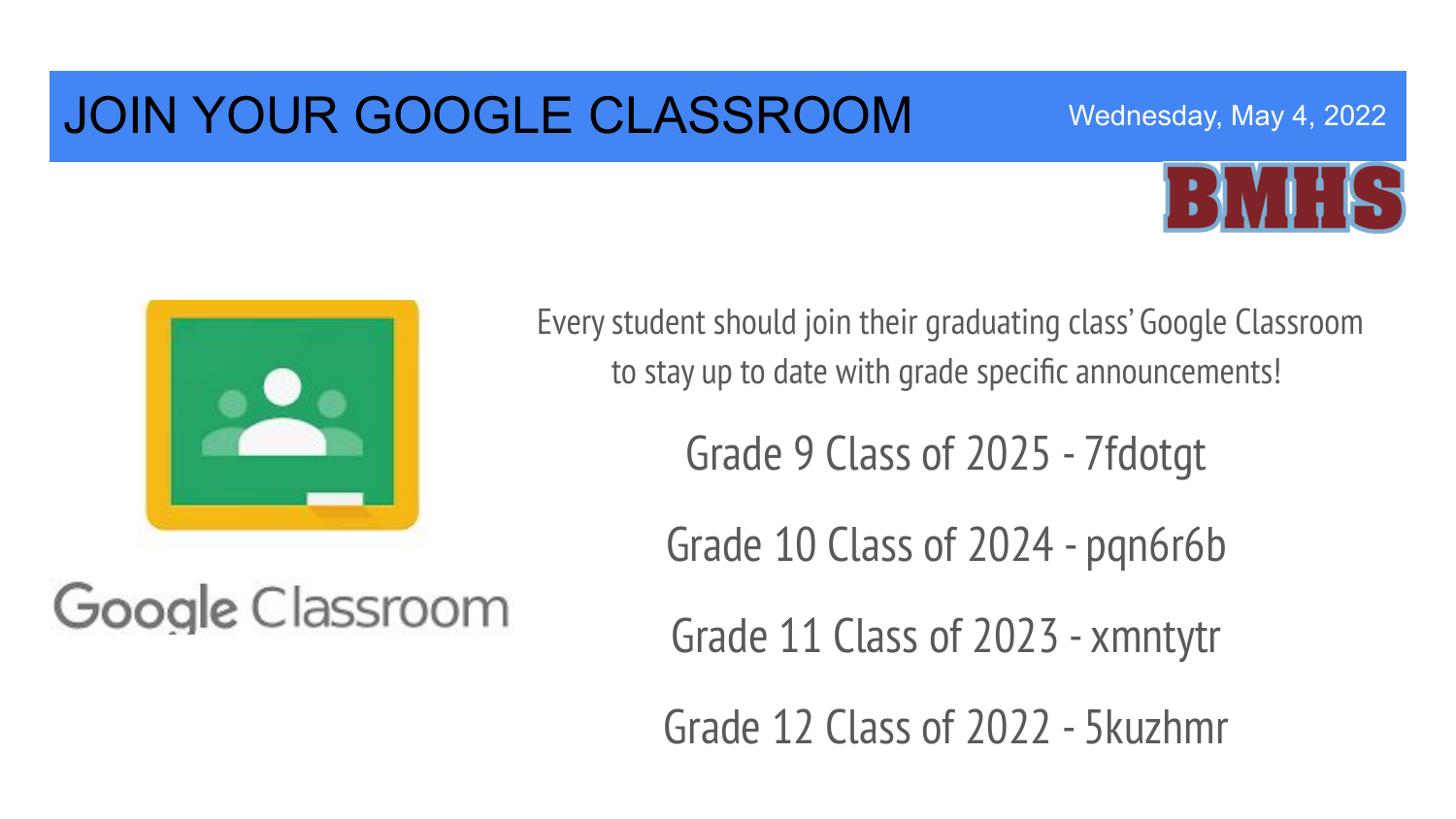

Reminder that all students must complete and pass the daily COVID-19 self-screening tool each day, prior to attending in-person learning.

Students will be asked, upon arrival at school, to confirm that it has been completed. QR Codes will also be posted outside the entrances to the school building.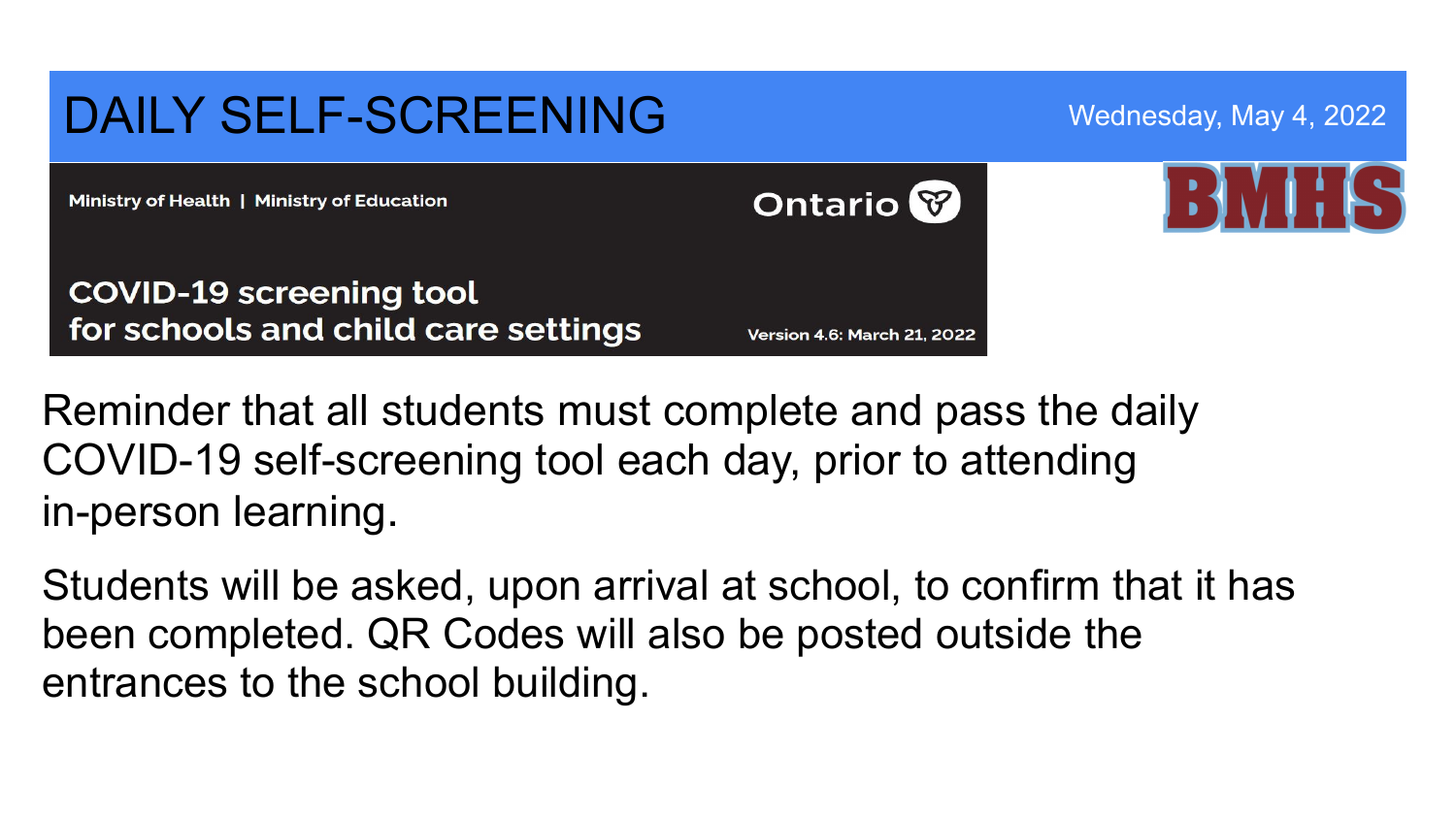### FINE ARTS NIGHT WEDGES AND MEDICAL MEXICAN MAY 4, 2022

Fine Arts Night, one of Banting's longest standing events, is happening on Thursday May 12.

Tickets are \$3.00 at the door. Come out to see all that Banting's Art Scene has to offer: live music, drama, photography, sculpture, and so much more!

The event runs from 6-9. That's next week on Thursday Night.



photocredit:mobile.twitter.com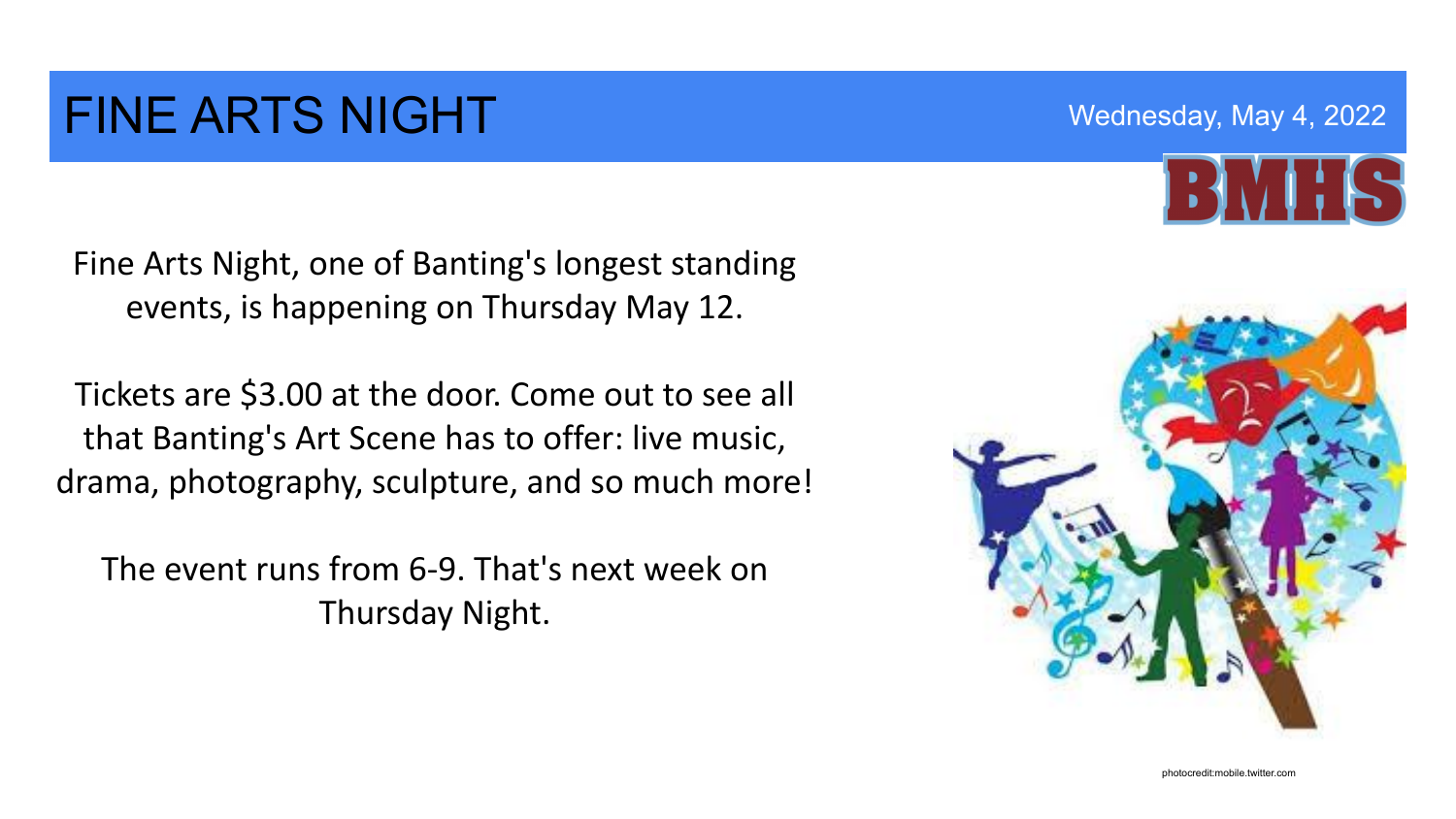### FINE ARTS COUNCIL WEDGE Wednesday, May 4, 2022

Fine Arts Council meets Friday at lunch in room 247.

Attendance is mandatory.

New members are always welcome!





photocredit:schoolweb.tdsb.on.ca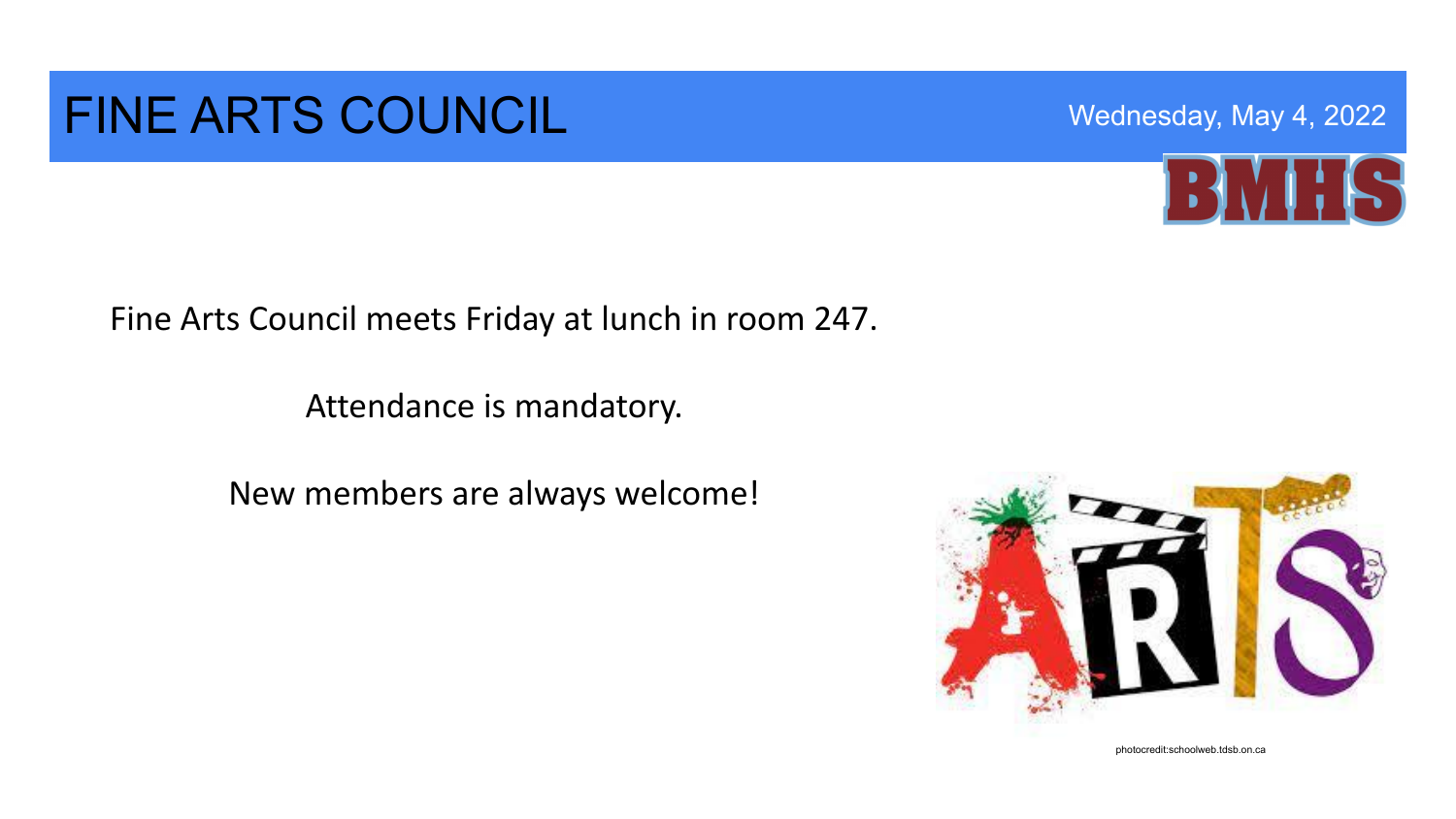### **BOYS BASEBALL Example 2022** Mednesday, May 4, 2022

Boys varsity baseball team had a great start to the season winning both games of their double header yesterday. First game against Bear Creek the boys came out strong and walked away with a win of  $13 - 0$ Special shout out to **Zack Tomlinson** for pitching a strong 4 innings and to all the boys for showing their bats.

Second game against Nottawasaga Pines the boys came in strong again and walked this one away with a win of 13 - 3! Special shout out to **Camden Henry** who played both games and had a great day overall and **Zach Flatts** for putting one off the fence 300 feet away!!!

Looking forward to a great season, if you can make it out next Tuesday we are playing at Doner Diamond at 2:30.





photocredit:etsy.com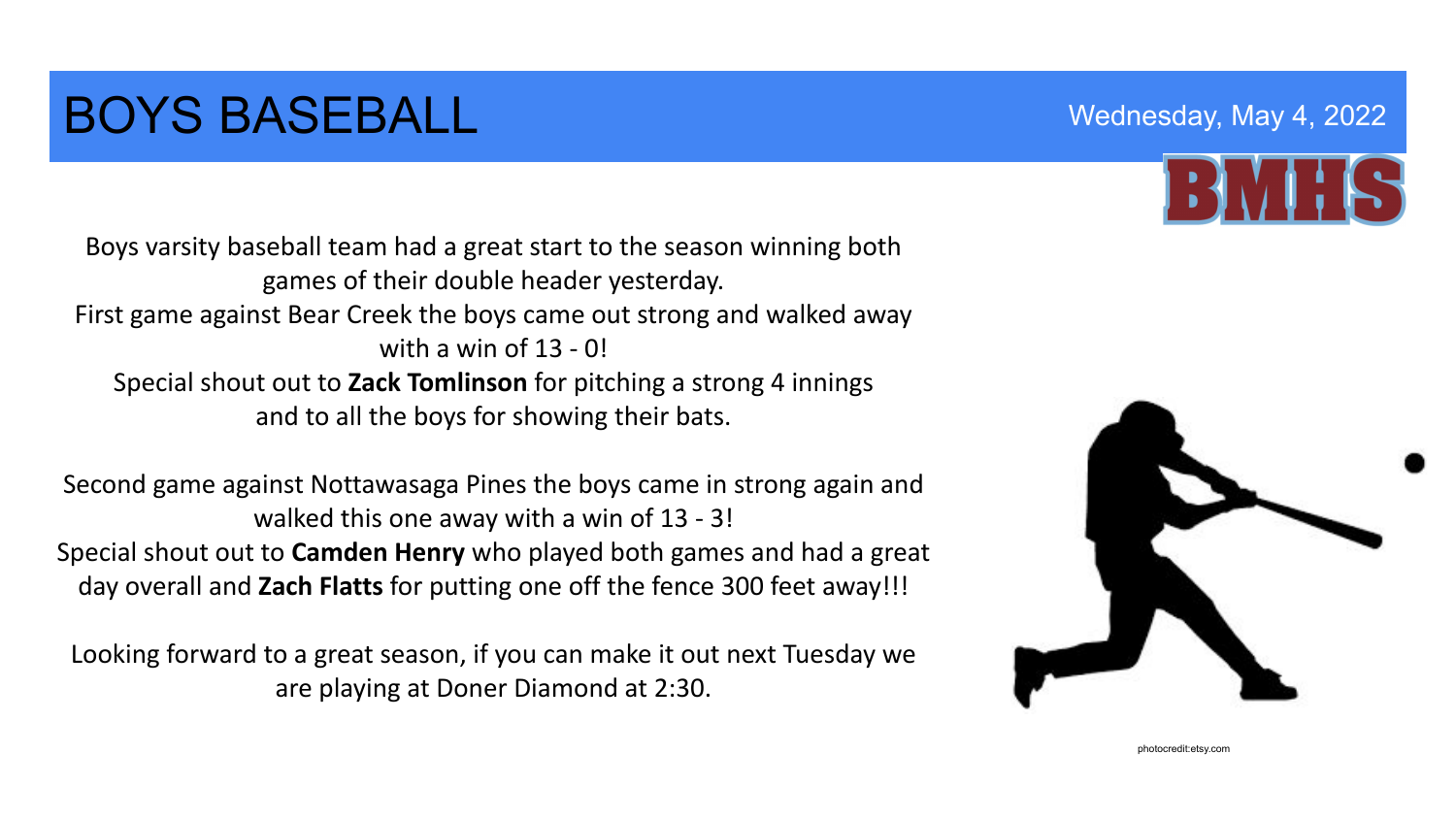### **BANTING GAMES** Wednesday, May 4, 2022



## **BANTING GAMES**

#### **HEY BANTING!**

#### Make sure that u sign up for banting games at lunch May 2nd-6th and May 9th-13th



Hey Banting, make sure to come down to the big gym today at lunch to sign up for Banting games. Create a team with your friends and teachers! We hope to see you there!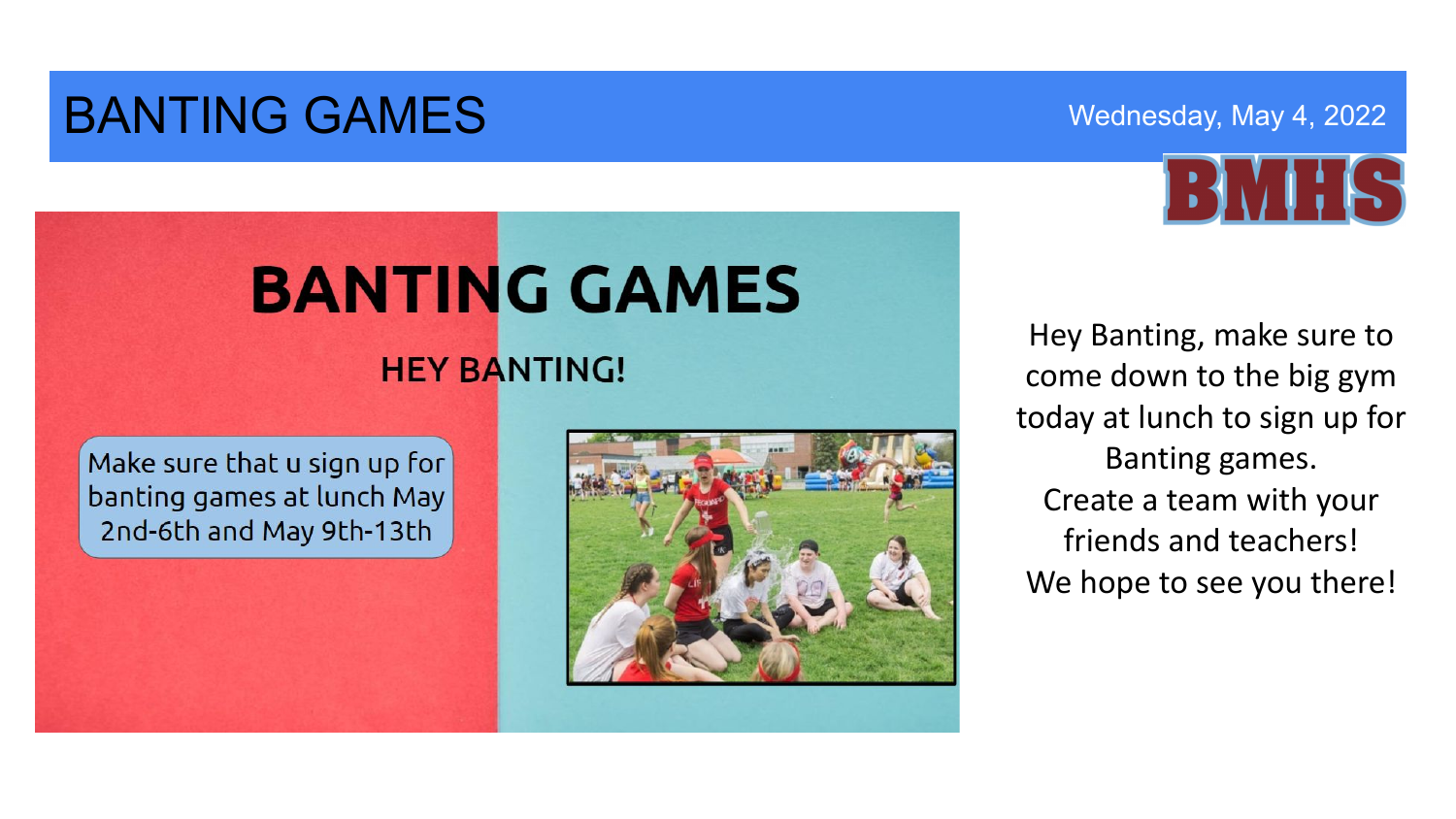#### MENTAL HEALTH WEEK WERE Wednesday, May 4, 2022

Today for mental health week we are celebrating our lifestyle. Being grateful for what we have and practicing mindfulness are two great lifestyle practices that are known to boost mental health. Please come down to the cafeteria today to enjoy a soothing cup of tea to celebrate.

See you there!

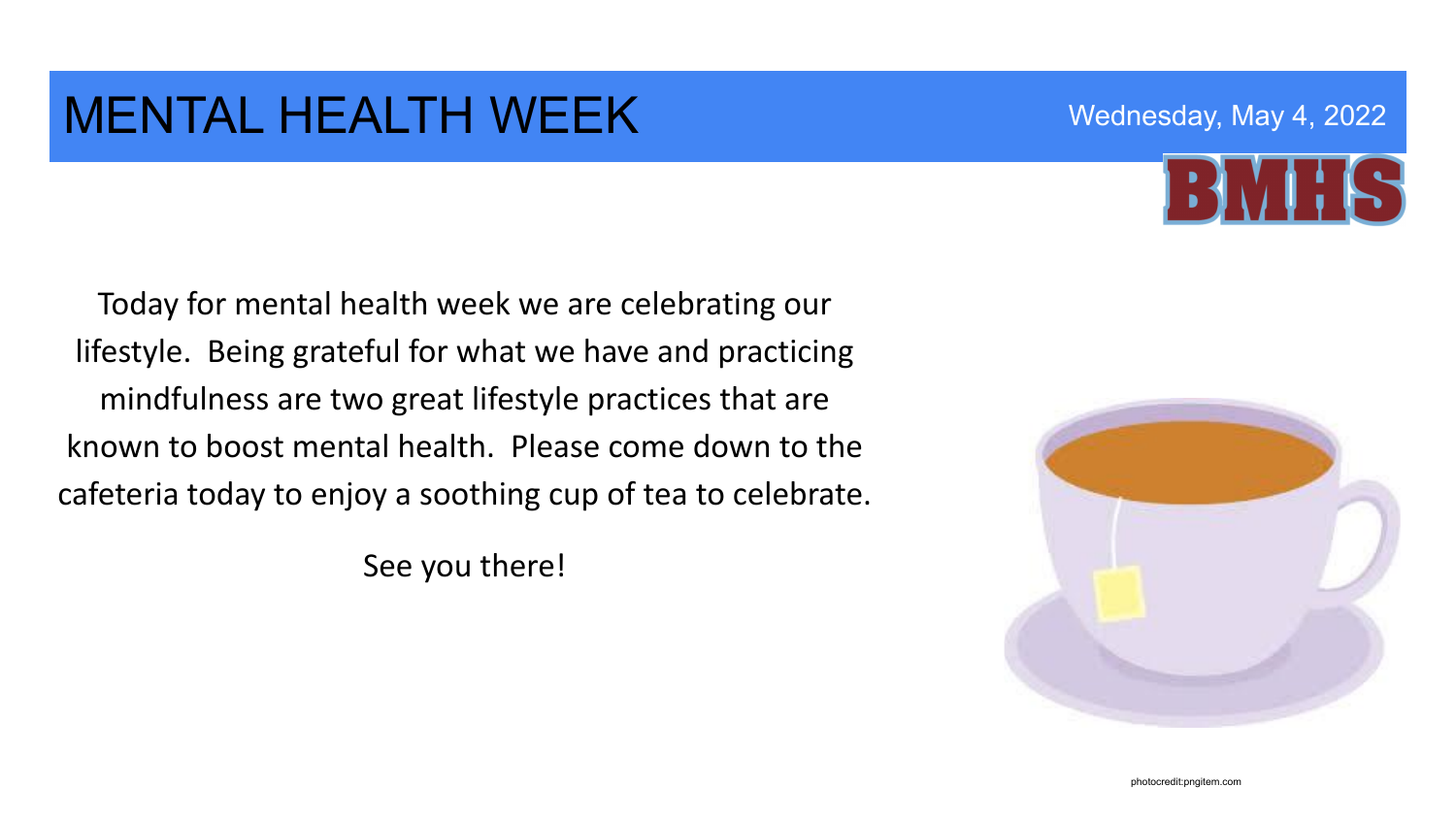### GIRLS SLO-PITCH Wednesday, May 4, 2022

The Varsity Girls Slo-Pitch team played their first games of the season yesterday. Game #1 was against Nottawasaga Pines, and after falling behind in the early innings, Banting fought back but ultimately came up just short, losing 14-9.

In the second game against Georgian Bay, Banting got an early lead, played shut down defence, and never looked back (despite a late charge from the opponents) winning the game 6-5.

All girls played outstanding! Special shout outs this week go to **Charlotte Sinclair** for her stellar bat, **Ari Robertson** for her fantastic defence at 1st base, and **Sami Sabean** for her terrific pitching!

Reminder practice is Thursday after school.



photocredit:pinterest.com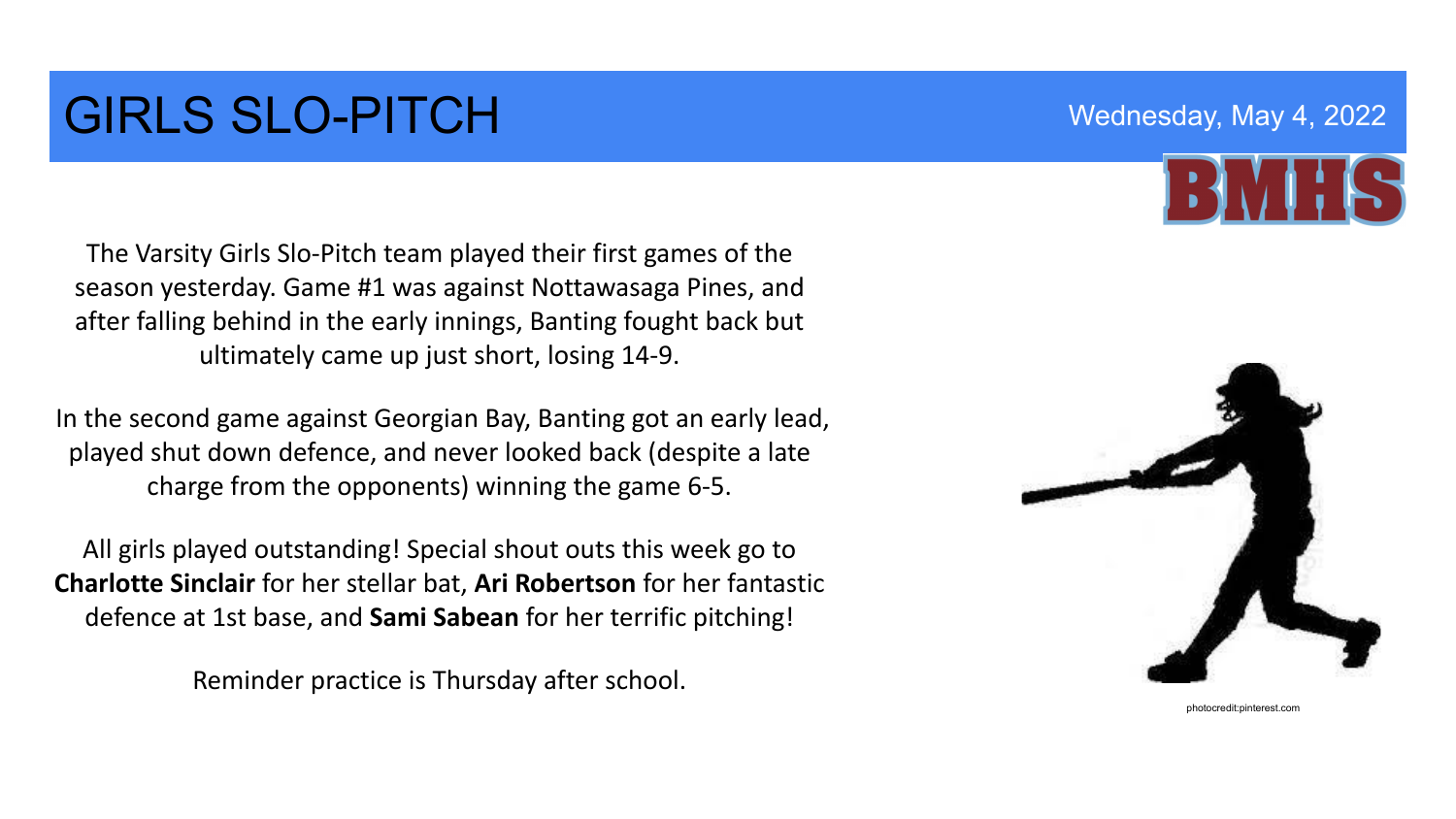### **COLOUR RUN** Wednesday, May 4, 2022





On Friday we run for Mental Health. Let's outrun the stigma together!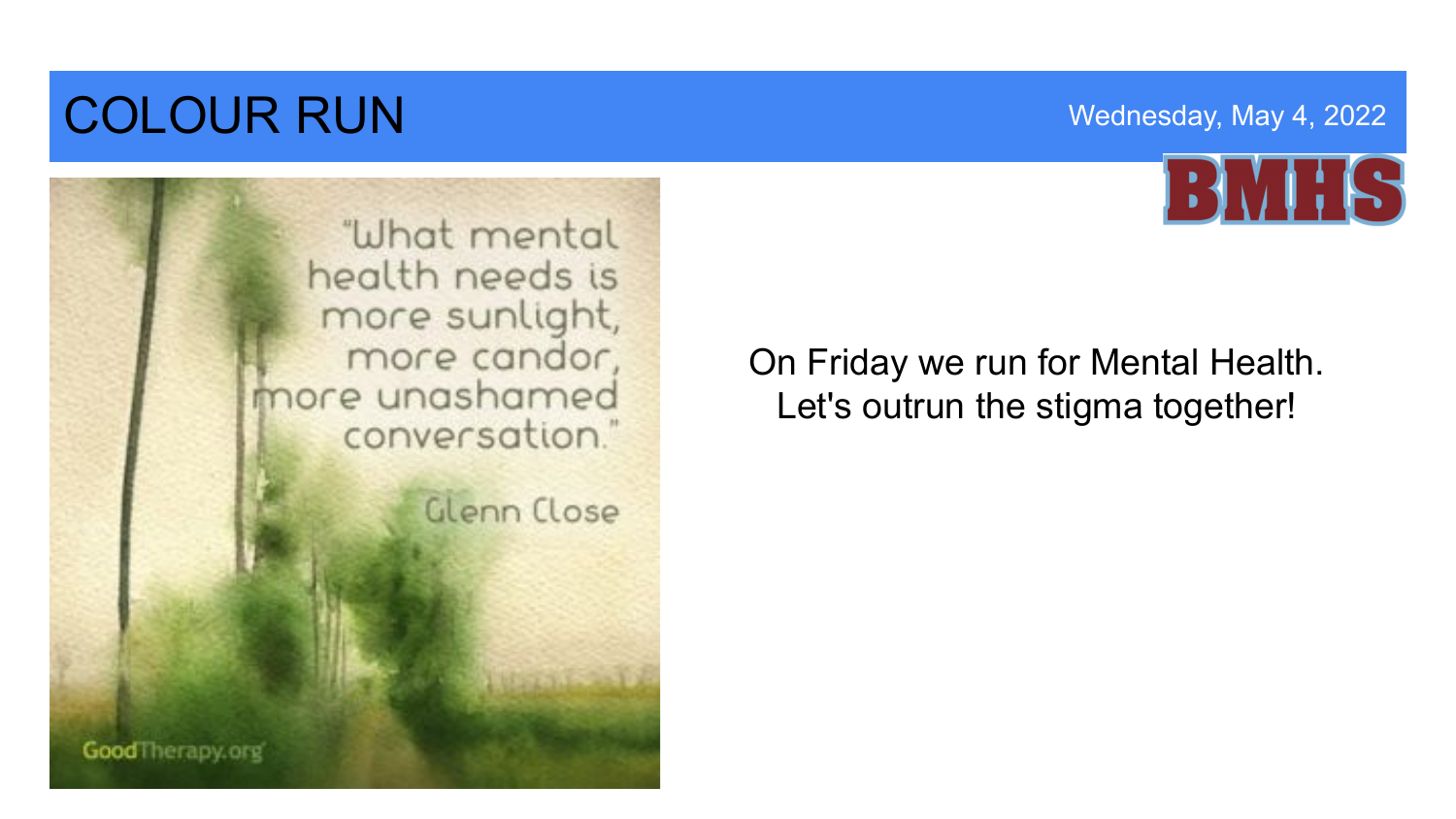### OPEN MIC Wednesday, May 4, 2022



Express Yourself **MIC** 

**THURSDAY MAY 5TH, 2022 11AM IN THE CAFETERIA** 

**FOR MORE INFORMATION CONTACT** THE ARTS DEPARTMENT (ROOM 206)



Hey Banting!

Come out and enjoy Open Mic in the cafeteria this Thursday at lunch.

 amazing talent that that we have at the school. Come early so you can get a seat and see all of the

See you there!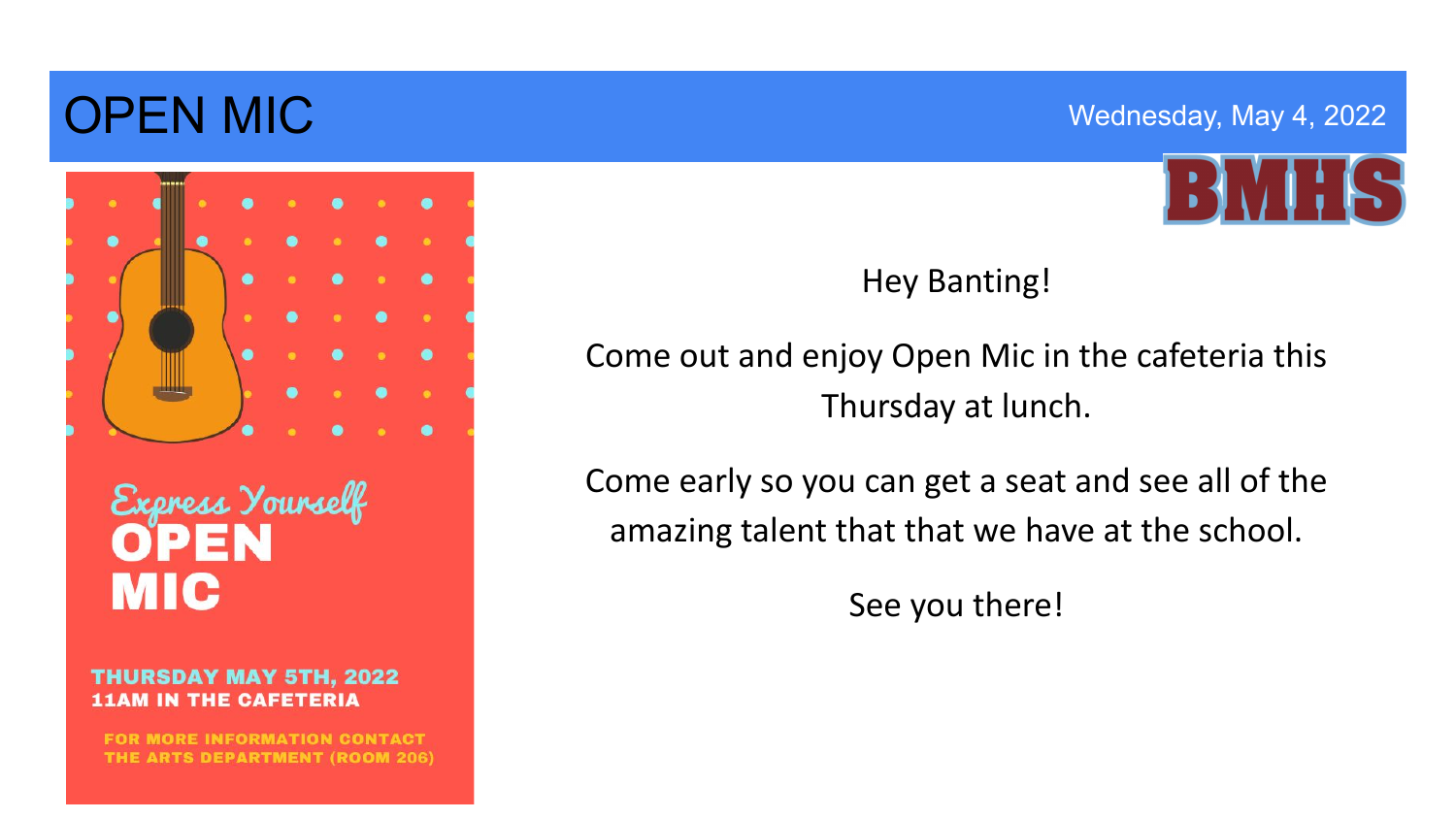### **GIRLS SOCCER** Wednesday, May 4, 2022

Can teachers please dismiss the members of the Junior Girls' soccer team at 11:45 am today for their matches at Maple Ridge S.S. The bus will be departing from the bus ramp at 12:00pm.

Can teachers also dismiss the members of the Senior Girls' Soccer team at 12:15pm for their matches against Nantyr Shores and Bradford.

Good Luck Marauders!